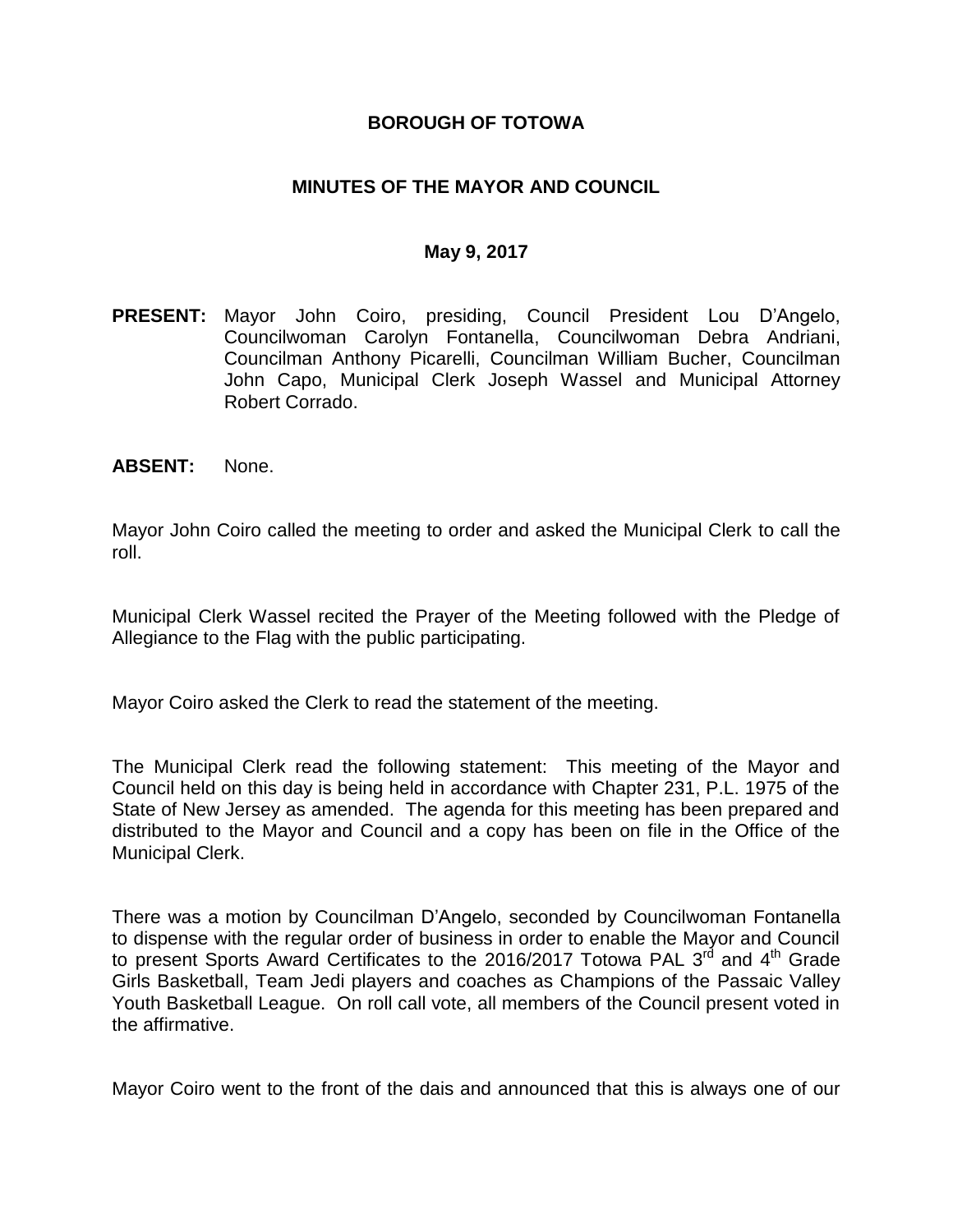favorite nights when we can celebrate our young athletes. Remarked that there's both academic and athletic achievement and tonight we recognize your athletic achievement and how you made the whole town proud. Mayor Coiro began by calling up each coach and presenting them with a Sports Award Certificate. Mayor Coiro then asked Coach Alex DeLuccia to give a synopsis of the season. Mayor Coiro continued by calling up each player and presenting them with a Sports Award Certificate. Mayor Coiro then commented on behalf of the Mayor and Council that we congratulate you all and that we hope to see you back again next year. Mayor Coiro announced that there would be a short recess. Pictures were taken.

Mayor Coiro asked everyone to stand and offer a moment of silence for longtime resident and Planning Board Commissioner Jack Pohlman who passed away on May  $2^{nd}$ .

There was a motion by Councilman D'Angelo, seconded by Councilwoman Fontanella to revert to the regular order of business. On roll call vote, all members of the Council present voted in the affirmative.

Mayor Coiro asked if any members of the Council, the Municipal Clerk or the Municipal Attorney wished to address the Council.

Mayor Coiro: Commented that today Governor Chris Christie came to Totowa and held a press conference at the Riverview Sewer Pump Station to announce that the Department of Transportation will spend \$5 million to repair and upgrade the Route 80 Bridge between Totowa and Woodland Park.

Councilman D'Angelo: Wished a belated Happy Birthday to Mayor John Coiro and Borough Clerk Joseph Wassel.

CITIZENS HEARD:

Lisa Verhagen, 10 Knollwood Road: Said that she was here again and probably for the last time and that there was no need to rehash all the issues with the car wash that remain unresolved, but wants it on record that the Mayor suggested that she meet with the owner and she thought it was a good meeting but then two days later everything reverted back to the way it was. Asked what the Mayor and Council will do to enforce the resolution. Mayor Coiro: Answered that he spoke to Charlie Vella, the manager of the car wash who told him that he was researching a 12' fence but said that he would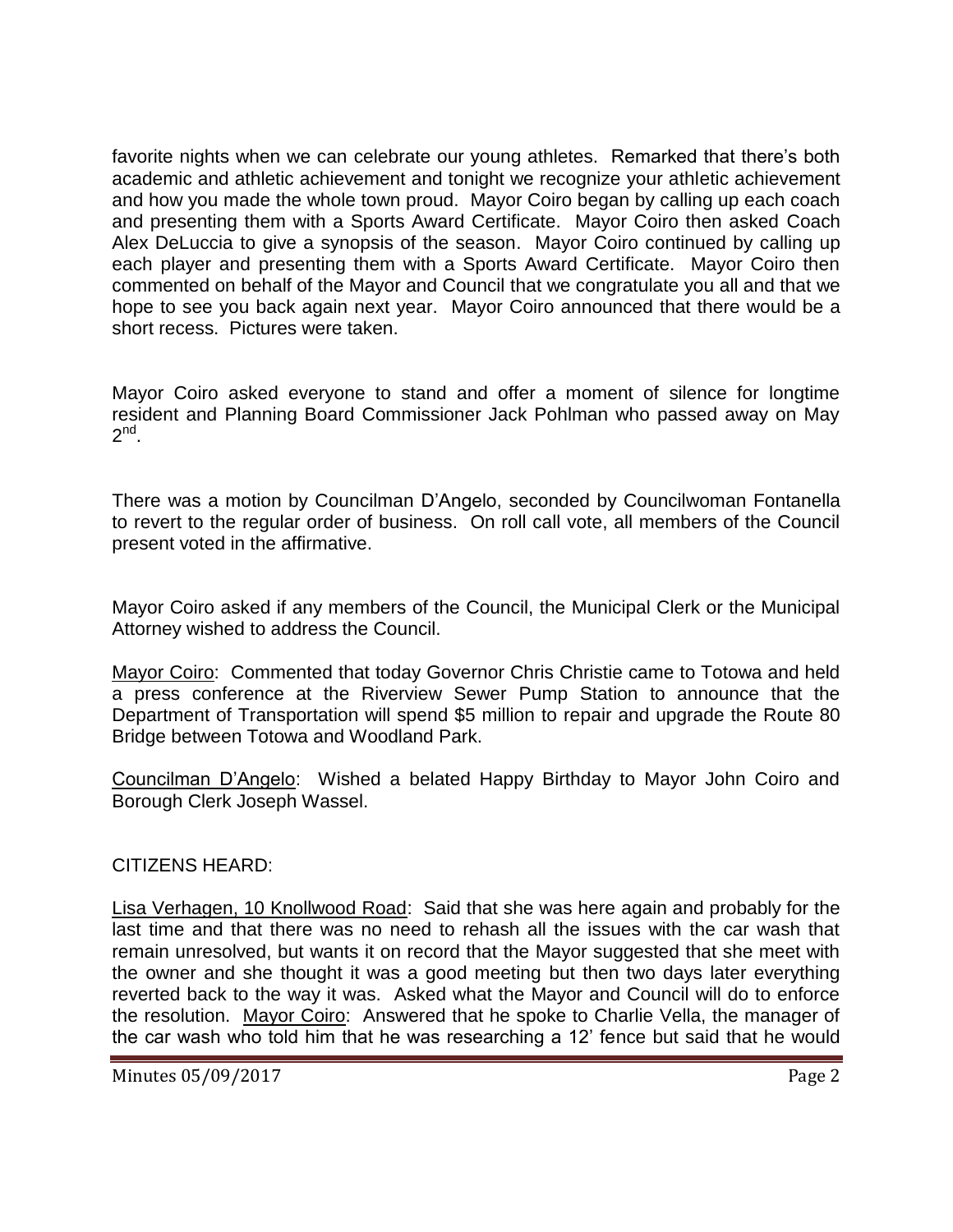get a permit for the installation of the fence. Asked Construction Code Official Allan Burghardt if he has come for the permit yet. Code Official Burghardt: Responded that he came in today for a permit to install a 10' – 12' fence. Lisa Verhagen: Asked if there was a timeline for the installation. Mayor Coiro: Told her that he would personally call Charlie every few days, but that Charlie has promised that as soon as the fence comes in that he will have it installed. Lisa Verhagen: Stated that she knows that most of the requirements will not get done, but if they install the fence it will solve a lot.

There was a motion by Councilman D'Angelo, seconded by Councilwoman Fontanella to approve the Minutes of the Mayor and Council for the meeting of April 25, 2017. On roll call vote, all members of the Council present voted in the affirmative. Councilwoman Andriani abstained from the voting.

COMMITTEE ON FINANCE:

There was a motion by Councilman Picarelli, seconded by Councilman D'Angelo to approve Resolution No. 2017-11 for the payment of bills. On roll call vote, all members of the Council present voted in the affirmative.

There was a motion by Councilman Picarelli, seconded by Councilman D'Angelo to acknowledge receipt of the Report of Audit for the year ended December 31, 2016 and that the recommendations will be reviewed by the Governing Body. On roll call vote, all members of the Council present voted in the affirmative.

COMMITTEE ON PUBLIC SAFETY:

A retirement letter was received from Police Captain Scott R. Titus, effective July 1, 2017. There was a motion by Councilman D'Angelo, seconded by Councilwoman Fontanella to accept his retirement. On roll call vote, all members of the Council present voted in the affirmative.

A letter from resident Albert Venditte thanking Police Chief Robert Coyle and Police Officer Gary Potenzone for their care and concern given to him and his mother when two houses next to theirs on Boyle Avenue caught fire and burned on April 18, 2017 was received and filed with copies to be placed in their personnel jackets.

Minutes 05/09/2017 Page 3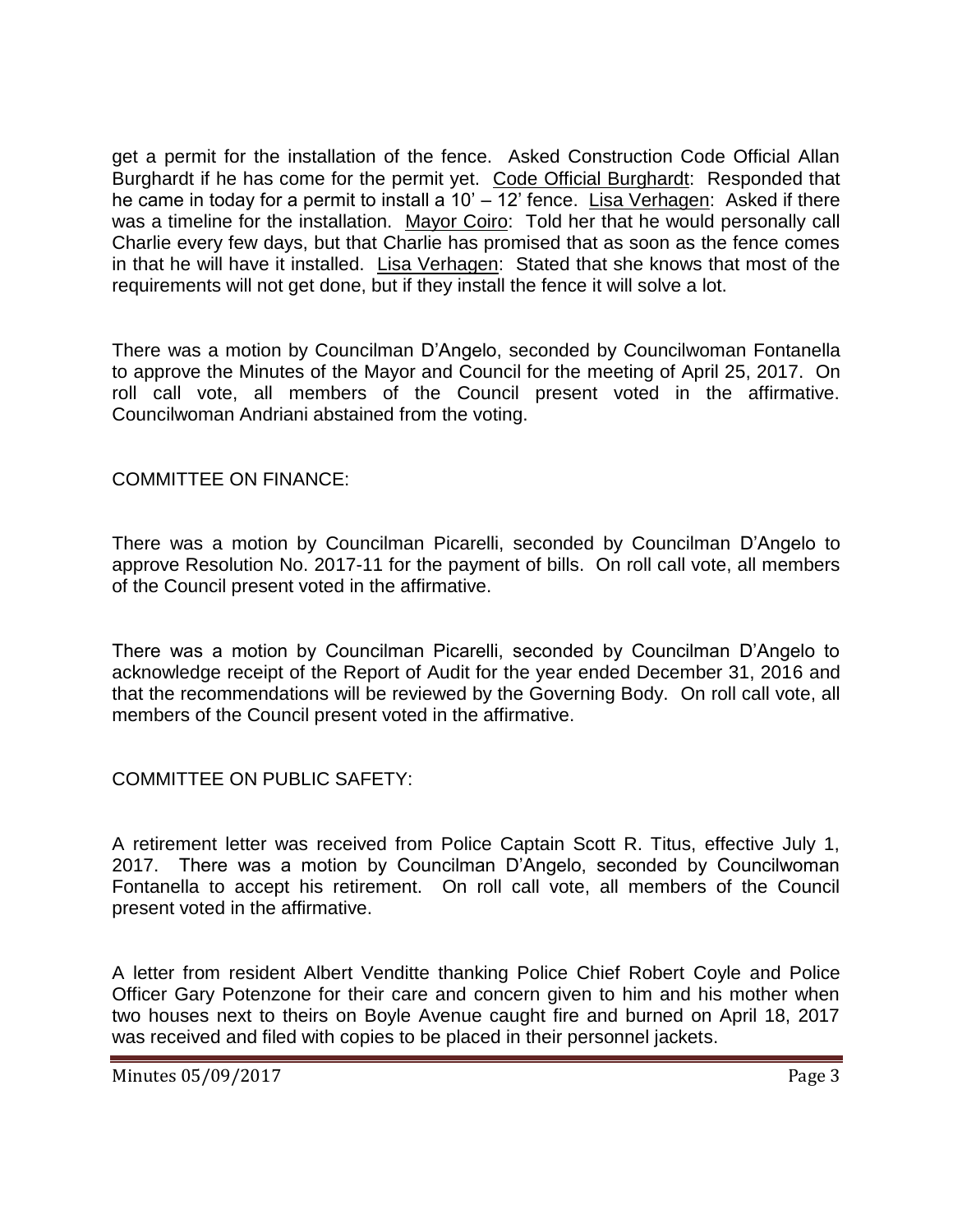# COMMITTEE ON PUBLIC WORKS:

There was a motion by Councilman Bucher, seconded by Councilman Capo to approve Payment Estimate No. 1 in the amount of \$29,694.98 to Midwest Construction, Inc. for the Hobart Place Improvements. On roll call vote, all members of the Council present voted in the affirmative.

Upon the recommendation of DPW Superintendent Jim Niland, there was a motion by Councilman Bucher, seconded by Councilman Capo to approve a grade increase for DPW Laborer Domenick Coiro from Grade 4 to Grade 3. On roll call vote, all members of the Council present voted in the affirmative.

COMMITTEE ON ENGINEERING & PUBLIC PROPERTY:

There was no report.

### COMMITTEE ON LIAISON & INSPECTION:

There was a motion by Councilwoman Andriani, seconded by Councilman Bucher to adopt the following Resolution Authorizing Shared Services Agreement Between The Borough Of Totowa And The Borough Of Woodland Park For The Positions Of Construction Official, Building Subcode Official, Assistant Zoning Official And Code Enforcement Officer. On roll call vote, all members of the Council present voted in the affirmative.

# RESOLUTION NO. 70-2017

RESOLUTION AUTHORIZING SHARED SERVICES AGREEMENT BETWEEN THE BOROUGH OF TOTOWA AND THE BOROUGH OF WOODLAND PARK FOR THE POSITIONS OF CONSTRUCTION OFFICIAL, BUILDING SUBCODE OFFICIAL, ASSISTANT ZONING OFFICIAL AND CODE ENFORCEMENT OFFICER

WHEREAS, the Borough of Woodland Park desires to contract with the Borough of Totowa to provide for the services of Construction Official, Building Subcode Official, Assistant Zoning Official and Code Enforcement Officer for the term of four (4) years commencing April 1, 2017 through March 31, 2021; and

Minutes 05/09/2017 Page 4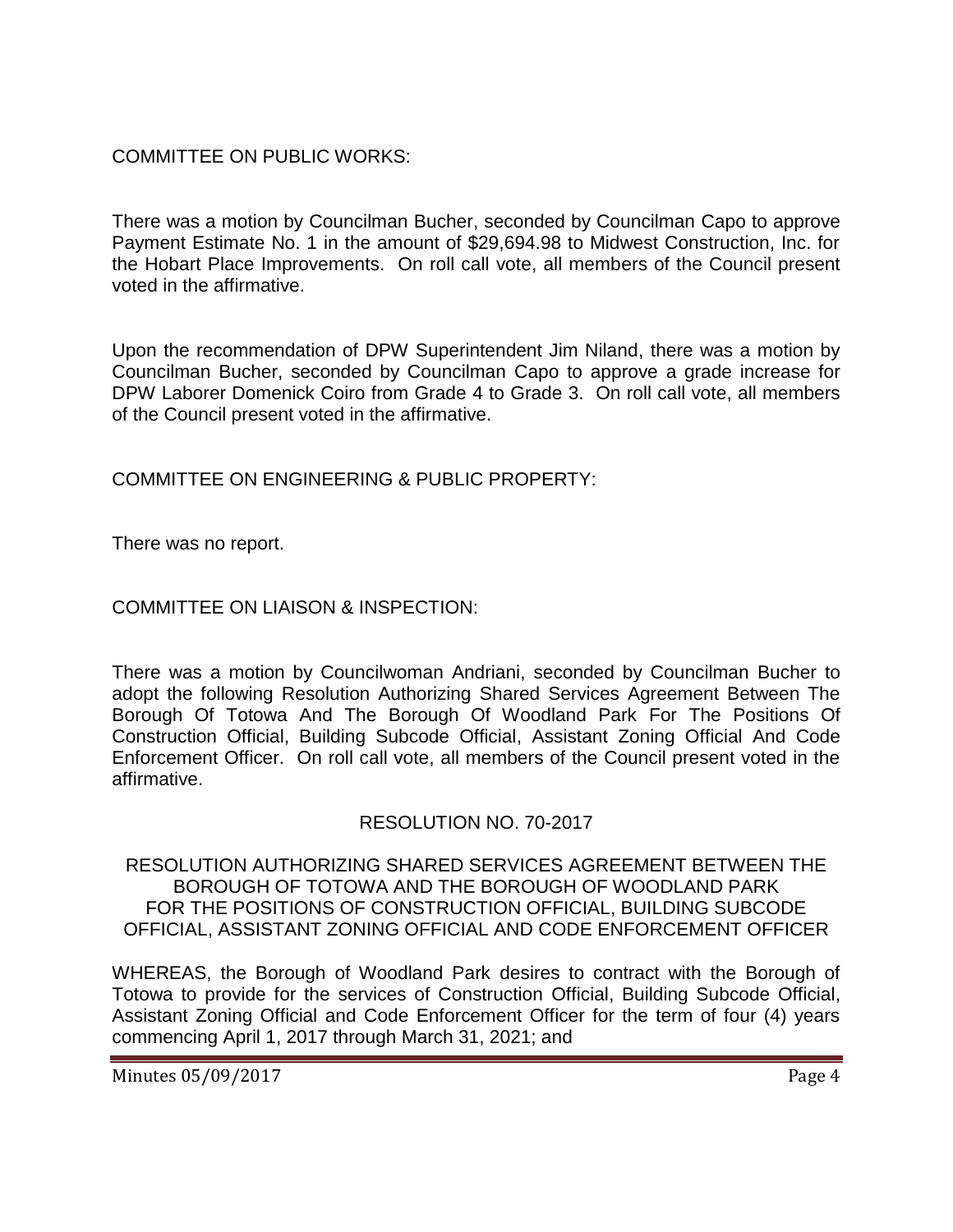WHEREAS, the Borough of Totowa is willing to permit its employee to provide all of the stated services; and

WHEREAS, the Borough of Totowa and the Borough of Woodland Park have reached an agreement in accordance with N.J.S.A. 40A:65-1, *et seq.* ("Uniform Shared Services and Consolidation Act"), whereby the Borough of Totowa would provide services subject to this agreement; and

WHEREAS, the Borough of Totowa shall charge the Borough of Woodland Park \$98,000.00 for the first fiscal year.

NOW, THEREFORE, BE IT RESOLVED, that the Municipal Council of the Borough of Totowa, County of Passaic, State of New Jersey, do hereby authorize the Mayor and Municipal Clerk to execute the Shared Services Agreement on behalf of the Borough of Totowa with the Borough of Woodland Park for the services of a licensed Construction Official, Building Subcode Official, Assistant Zoning Officer and Code Enforcement Officer for a four (4) year period commencing April 1, 2017 through March 31, 2021, in an amount of \$98,000.00 for the first fiscal year.

# MAYOR'S APPOINTMENT

### I, Mayor John Coiro, do hereby appoint Thomas Ferraro as the Planning Board Class IV (Alternate 2) Commissioner for the one year unexpired term ending December 31, 2017.

This is a Mayor's appointment and does not require Council consent or confirmation.

COMMITTEE ON LEGISLATION & ORDINANCES:

There was a motion by Councilman Capo, seconded by Councilman Picarelli to introduce on first reading and advertise for public hearing the following entitled ordinance. On roll call vote, all members of the Council present voted in the affirmative.

### **ORDINANCE NO. 05-2017**

### **AN ORDINANCE TO AMEND THE ORDINANCE FIXING THE ANNUAL SALARIES AND WAGES OF THE OFFICIALS, EMPLOYEES AND THE APPOINTEES OF THE BOROUGH OF TOTOWA, COUNTY OF PASSAIC, STATE OF NEW JERSEY**

Minutes 05/09/2017 **Page 5**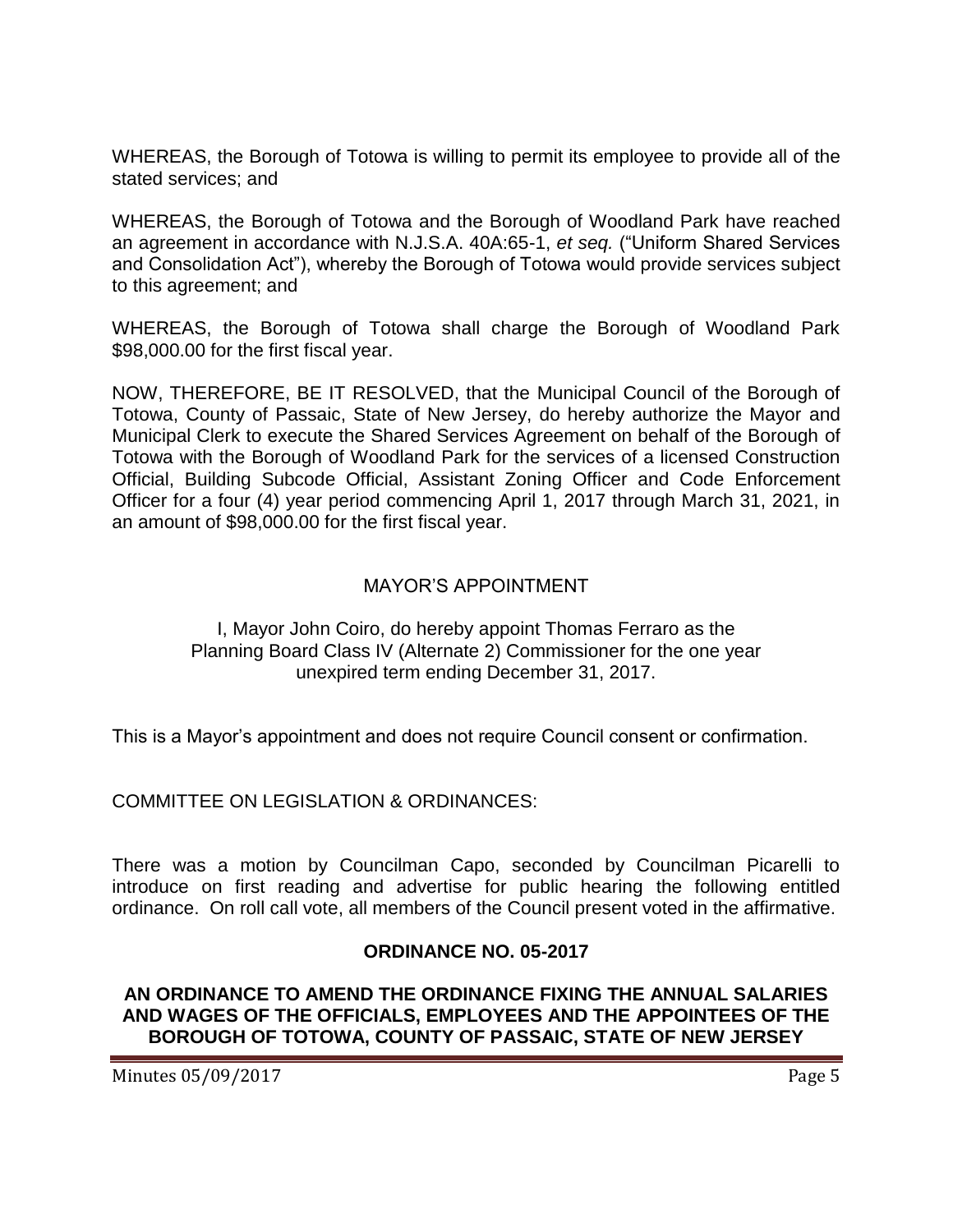There was a motion by Councilman Capo, seconded by Councilman Picarelli to approve the Application For Social Affair Permit from the State Of New Jersey Division Of Alcoholic Beverage Control for Totowa PBA Local #80 to be held on May 20, 2017 from 12:00 p.m. – 8:00 p.m. at Washington Park School. On roll call vote, all members of the Council present voted in the affirmative.

There was a motion by Councilman Capo, seconded by Councilman Picarelli to memorialize the following Proclamation In Honor Of Kristin M. Corrado, Esq. On roll call vote, all members of the Council present voted in the affirmative.

# PROCLAMATION IN HONOR OF KRISTIN M. CORRADO, ESQ.

WHEREAS, Kristin M. Corrado, a lifelong and dedicated resident of Totowa Borough, attended St. James School, Paul VI High School, East Stroudsburg University, and Seton Hall Law School; and

WHEREAS, Ms. Corrado has served as an attorney for over 25 years, including as a law clerk to the Honorable Amos Saunders, Presiding Chancery Judge in the Superior Court of New Jersey, North Jersey District Water Supply Commission Contract Administrator, and Municipal Attorney of Totowa; and

WHEREAS, Ms. Corrado, elected as Passaic County Clerk in 2009 and reelected in 2014, opened a satellite office in Wanaque, created a "mobile office" to expand the Office's Outreach Program throughout the County at no additional cost, and instituted in-person early voting for the first time in the County; and

WHEREAS, Ms. Corrado partnered with the Department of Veteran's Affairs to institute the Veterans ID Program and establish the Passaic County Veteran's Discount List with local businesses to provide veterans with access to federal, state, and local services and benefits; as well as with Catholic Charities to host numerous benefits and seminars for Passaic County veterans; and

WHEREAS, Ms. Corrado, who serves on the Passaic County Military Appreciation Committee, which honors military members and families, and works with Blue Star Mothers to collect necessities for servicemembers, established the "Socks for Soldiers Program" to collect and provide socks to members of the armed forces, as well as homeless veterans, amassing over 5,000 pairs in February 2017 alone; and

WHEREAS, Ms. Corrado continues to serve as a member of the Do Good Student Support Group, and previously volunteered with the Totowa PAL Softball and Football programs, and the Passaic Valley Junior Hornets wrestling program; and